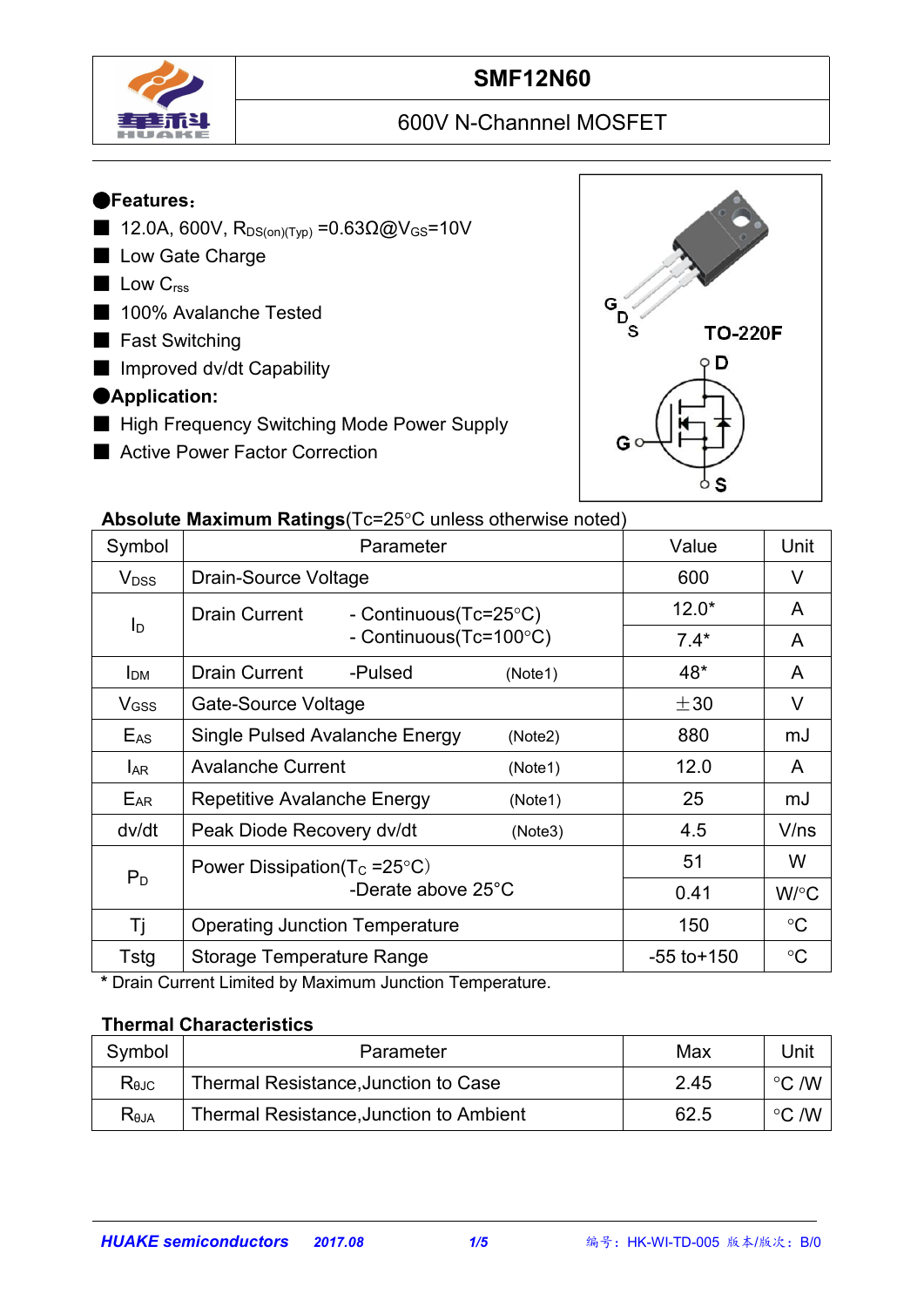

# 600V N-Channnel MOSFET

#### **Electrical Characteristics**(Tc=25°C unless otherwise noted)

| Symbol                                             | Parameter                                                     | <b>Test Conditons</b>                                                 | Min | Typ  | Max    | Unit    |  |
|----------------------------------------------------|---------------------------------------------------------------|-----------------------------------------------------------------------|-----|------|--------|---------|--|
|                                                    | <b>Off Characteristics</b>                                    |                                                                       |     |      |        |         |  |
| <b>BV</b> <sub>DSS</sub>                           | Drain-source Breakdown Voltage                                | $V_{GS}$ =0V, l <sub>D</sub> =250µA                                   | 600 |      |        | $\vee$  |  |
| $\triangle$ BV <sub>DSS</sub><br>$1/\triangle T_J$ | <b>Breakdown Voltage Temperature</b><br>Coefficient           | $I_D = 250 \mu A$<br>(Referenced to 25°C)                             | --  | 0.7  |        | V/C     |  |
| <b>I</b> <sub>DSS</sub>                            | Zero Gate Voltage Drain Current                               | $V_{DS} = 600V$ , $V_{GS} = 0V$                                       | --  | --   | 1      | μA      |  |
|                                                    |                                                               | $V_{DS} = 480V$ , Tc=125°C                                            | --  | --   | 10     | μA      |  |
| <b>I</b> GSSF                                      | Gate-Body Leakage Current, Forward                            | $V_{GS}$ =+30V, $V_{DS}$ =0V                                          | --  | --   | 100    | nA      |  |
| <b>I</b> GSSR                                      | Gate-Body Leakage Current, Reverse                            | $V_{GS}$ =-30V, $V_{DS}$ =0V                                          | --  | --   | $-100$ | nA      |  |
| <b>On Characteristics</b>                          |                                                               |                                                                       |     |      |        |         |  |
| $V_{GS(th)}$                                       | <b>Gate Threshold Voltage</b>                                 | $V_{DS} = V_{GS}$ , $I_D = 250 \mu A$                                 | 2.0 |      | 4.0    | $\vee$  |  |
| $R_{DS(on)}$                                       | Static Drain-Source On-Resistance                             | $V_{GS}$ =10 V, $I_D$ =6.0A                                           | $-$ | 0.63 | 0.80   | Ω       |  |
| <b>gFS</b>                                         | <b>Forward Transconductance</b>                               | $V_{DS} = 40 V$ , $I_D = 6.0 A$<br>(Note4)                            | --  | 7.8  |        | S       |  |
|                                                    | <b>Dynamic Characteristics</b>                                |                                                                       |     |      |        |         |  |
| $C$ <sub>iss</sub>                                 | Input Capacitance                                             |                                                                       | --  | 1760 |        | pF      |  |
| C <sub>oss</sub>                                   | <b>Output Capacitance</b>                                     | $V_{DS} = 25V$ , $V_{GS} = 0V$ ,<br>$f=1.0$ MHz                       | --  | 182  | --     | рF      |  |
| C <sub>rss</sub>                                   | Reverse Transfer Capacitance                                  |                                                                       | --  | 21   |        | pF      |  |
| <b>Switching Characteristics</b>                   |                                                               |                                                                       |     |      |        |         |  |
| $t_{d(on)}$                                        | Turn-On Delay Time                                            |                                                                       | --  | 30   | --     | ns      |  |
| $t_{r}$                                            | Turn-On Rise Time                                             | $V_{DD}$ = 300 V, $I_D$ = 12 A,                                       | --  | 85   | --     | ns      |  |
| $t_{d(off)}$                                       | <b>Turn-Off Delay Time</b>                                    | $R_G = 25 \Omega$<br>(Note4,5)                                        | --  | 140  | --     | ns      |  |
| $t_{\rm f}$                                        | Turn-Off Fall Time                                            |                                                                       | -−  | 90   | --     | ns      |  |
| $Q_q$                                              | <b>Total Gate Charge</b>                                      |                                                                       | --  | 48   | --     | nC      |  |
| $Q_{gs}$                                           | Gate-Source Charge                                            | $V_{DS}$ = 480 V, I <sub>D</sub> = 12 A,<br>$V_{GS} = 10 V$ (Note4,5) | --  | 8.5  |        | nC      |  |
| $Q_{gd}$                                           | Gate-Drain Charge                                             |                                                                       |     | 21   |        | nC      |  |
|                                                    | <b>Drain-Source Diode Characteristics and Maximum Ratings</b> |                                                                       |     |      |        |         |  |
| $\mathsf{I}_\mathsf{S}$                            | Maximum Continuous Drain-Source Diode Forward Current         |                                                                       |     | 12   | A      |         |  |
| $I_{\text{SM}}$                                    | Maximum Pulsed Drain-Source Diode Forward Current             | --                                                                    | --  | 48   | A      |         |  |
| $V_{SD}$                                           | Drain-Source Diode Forward Voltage                            | $V_{GS} = 0V, I_S = 12.0A$                                            | --  |      | 1.3    | V       |  |
| $t_{rr}$                                           | <b>Reverse Recovery Time</b>                                  | $V_{GS}$ = 0V, $I_S$ = 12.0A,                                         | --  | 425  | --     | ns      |  |
| $Q_{rr}$                                           | Reverse Recovery Charge                                       | d I <sub>F</sub> /dt=100A/µs (Note4)                                  | --  | 4.31 | --     | $\mu$ C |  |

Notes:

1、Repetitive Rating:Pulse Width Limited by Maximum Junction Temperature.

2、L = 11mH,  $I_{AS}$  =12.0A,  $V_{DD}$  = 50V, R<sub>G</sub> = 25 Ω, Starting T<sub>J</sub> = 25°C.

3、Isp≤12.0A, di/dt≤200A/µs, V<sub>DD</sub>≤BV<sub>DSS,</sub> Starting T<sub>J</sub> = 25°C.

4、Pulse Test : Pulse Width ≤300 µ s, Duty Cycle≤2%.

5、Essentially Independent of Operating Temperature.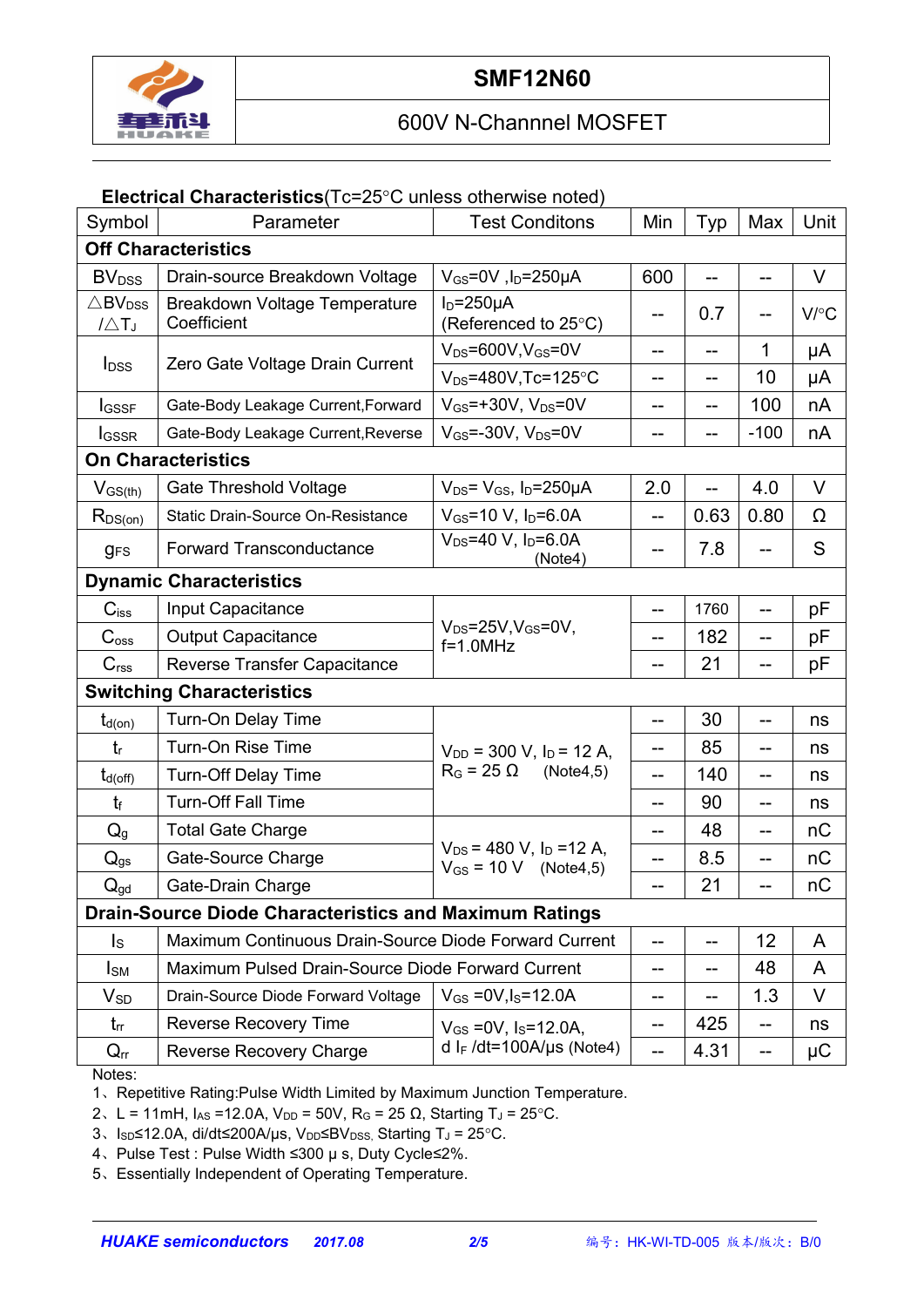

### **SMF12N60**

# 600V N-Channnel MOSFET

#### **On-Regin Characteristics Transfer Characteristics**





**Capacitance Characteristics Gate Charge Characteristics**





**On-Resistance Variation vs. Body Diode Forward Voltage Variation vs.** Source Current and Temperature





*HUAKE semiconductors 2017.08 3/5* 编号:HK-WI-TD-005 版本/版次:B/0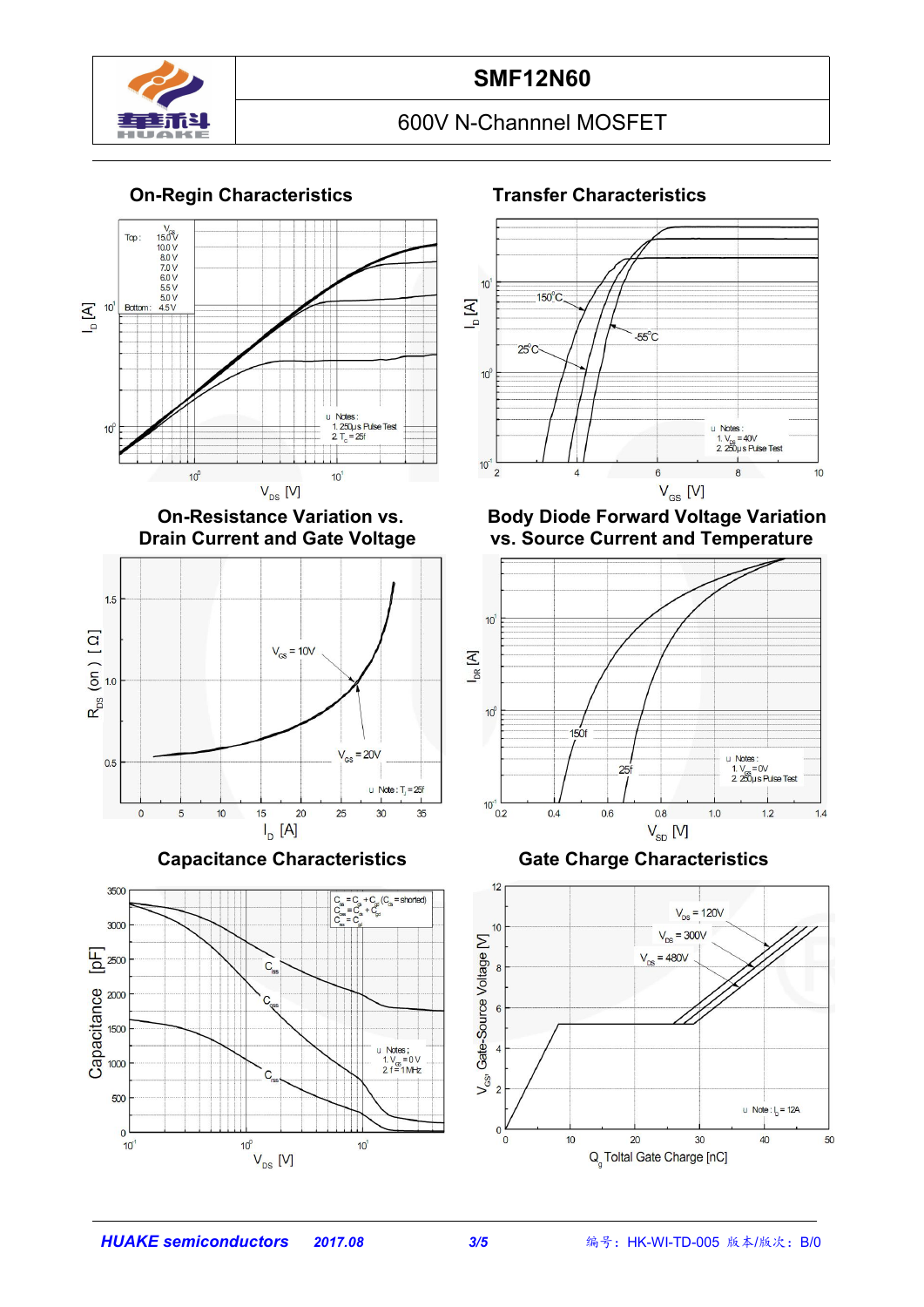

# 600V N-Channnel MOSFET



**Maximum Safe Operating Area** 





**Maximum Drain Current**